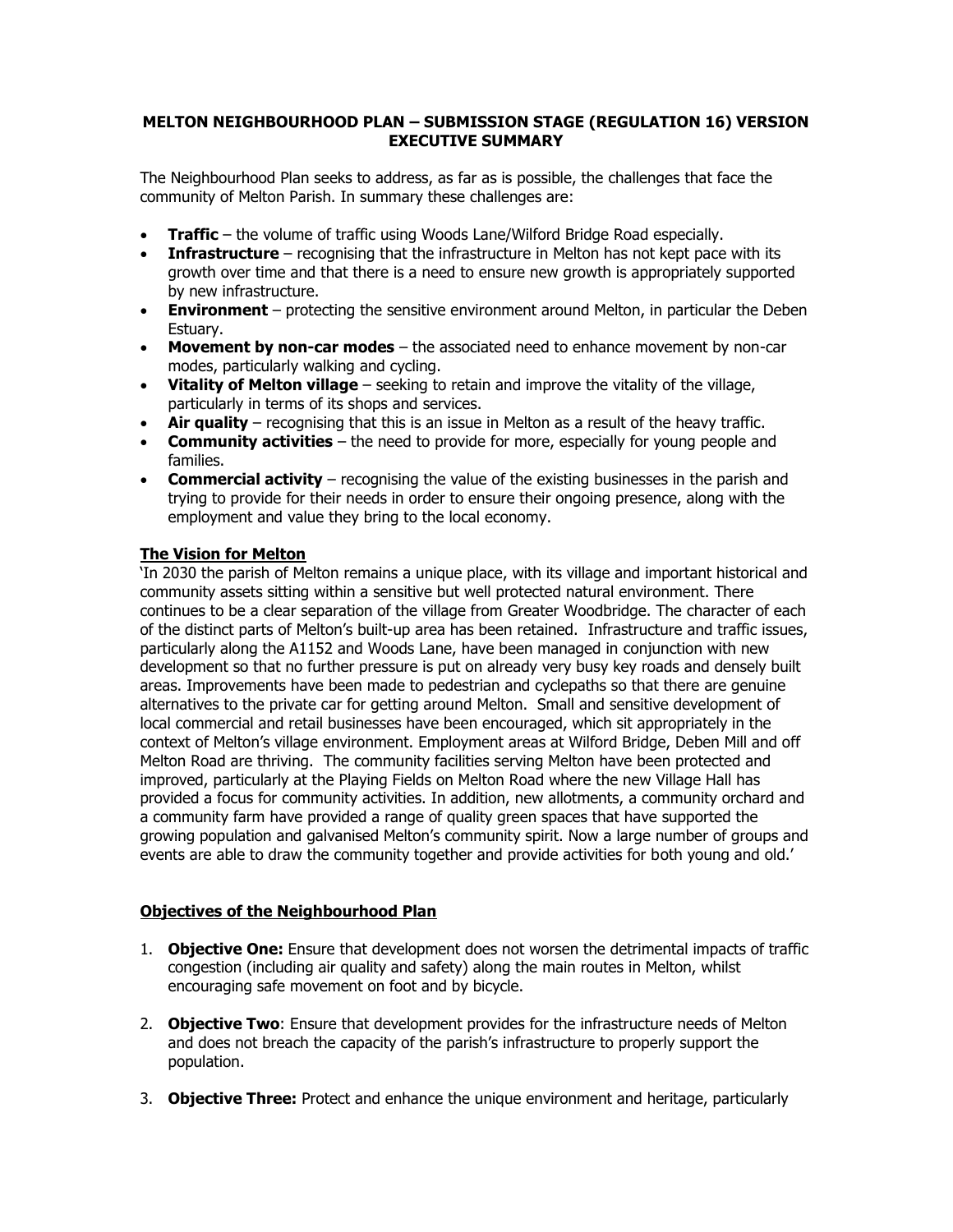the rural, riverside and historical assets of Melton and its streetscape.

- 4. **Objective Four:** Preserve the respective roles and identities of the different built-up areas within the parish, specifically Melton village (including its shops and services) and the northern part of the 'Greater Woodbridge'.
- 5. **Objective Five:** Protect and enhance the strengths of Melton as a community, in particular through the retention and provision of community infrastructure.
- 6. **Objective Six:** Protect Melton's business base and seek to ensure that it can grow and thrive.

# **POLICIES**

## **POLICY MEL1: PHYSICAL LIMITS BOUNDARIES**

Development in the Melton neighbourhood plan area shall be focused within the physical limits boundaries as identified in the plan. Development proposals will be supported within the physical limits boundary subject to compliance with other policies in the development plan, particularly:

- Strategic Policy SP19 of the Local Plan in respect of the Woodbridge Town physical limits and the Melton Village physical limits; and
- Strategic Policy SP26 of the Local Plan in respect of the strategy for Woodbridge, incorporating the built-up areas within the Melton neighbourhood plan area; and
- Strategic Policy SP26 of the Local Plan in respect of the strategy for Key and Local Service Centres;
- Strategic Policy SP28 of the Local Plan in respect of the Melton Park physical limits.

Development proposals outside the physical limits boundary will not be permitted unless:

- They relate to the site allocated in Policy MEL21; or
- they are in accordance with Local Plan Strategic Policy SP29 and Policy DM3; or
- they relate to necessary utilities infrastructure and where no reasonable alternative location is available.

## **POLICY MEL2: DEDICATED ACCESS FOR CYCLISTS AND PEDESTRIANS**

Proposals to provide dedicated and improved access for cyclists and pedestrians, including disabled users and, in particular, users of mobility scooters, will be encouraged. In particular, the following will be strongly supported:

- provision of a dedicated footpath/cyclepath along the north side of Woods Lane eastwards from the junction with Bredfield Road to the junction with Hall Farm Road; and
- provision of a dedicated pedestrian/cycle crossing point of Woods Lane, just to the east of the junction with Bredfield Road; and
- provision of dedicated footpaths/cyclepaths along the south and north sides of Wilford Bridge Road from the junction with Melton Road to Melton Railway Station (but not beyond toward the Deben Estuary); and
- a dedicated crossing point where the footway/cyclepath along Woods Lane/Wilford Bridge Road switches from the north side to the south side; and
- traffic calming measures to be provided in The Street (B1438); and
- traffic calming measures to be provided in Station Road with associated provision of safe pedestrian access to and from St Andrews Church; and
- Melton Neighbourhood Plan Submission Stage Consultation (Regulation 16)
- provision of dedicated pedestrian/cycle crossing points of Melton Road near the junction with the northern end of Turnpike Lane and for those crossing from Hackney Road, Hackney Terrace and Green Man Way.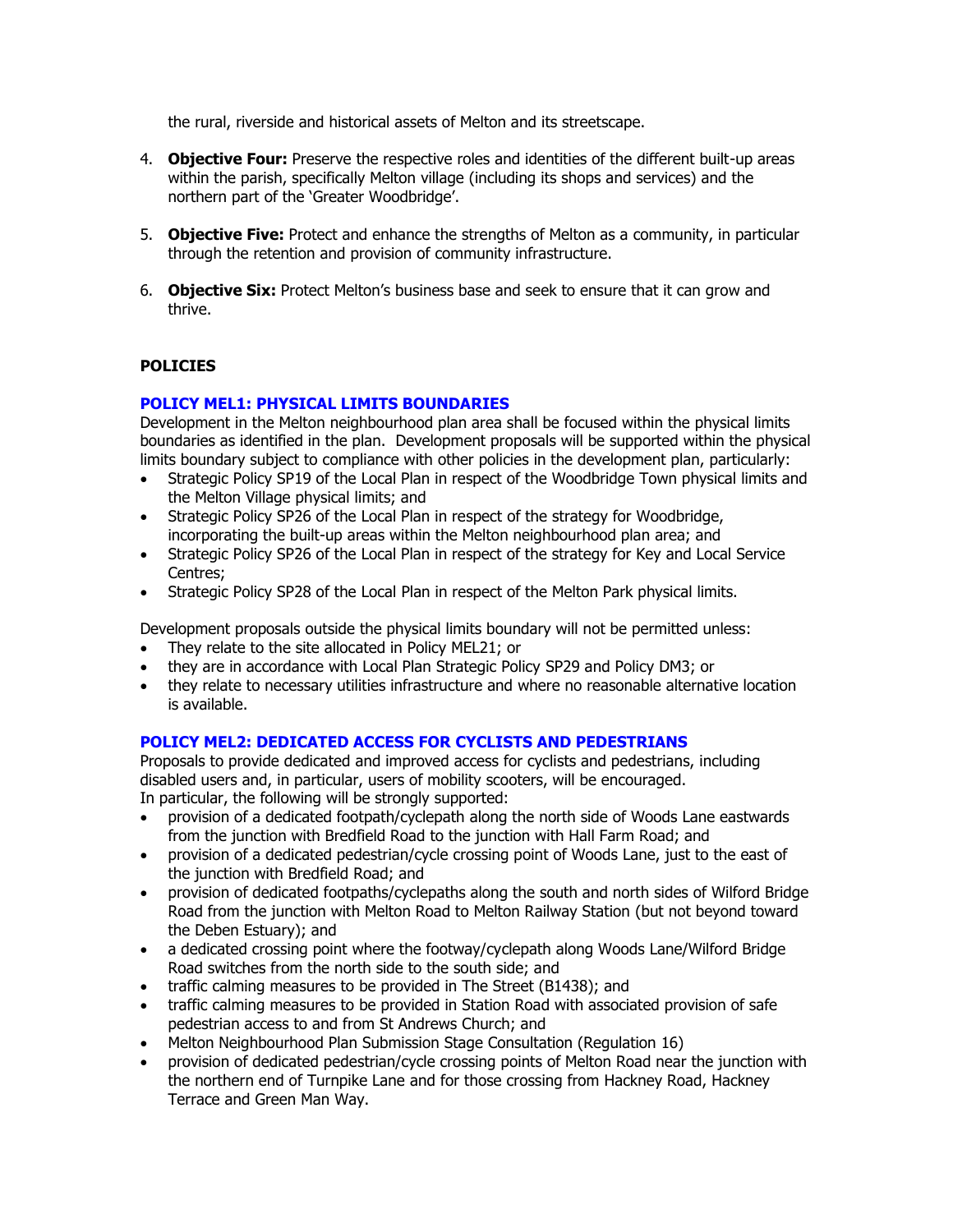### **POLICY MEL3: VIEWS FROM FOOTPATHS, CYCLEPATHS AND PUBLIC RIGHTS OF WAY**

Development proposals will be expected to be designed so that they do not have a significant impact on short distance views (up to 500m) of the Area of Outstanding Natural Beauty and, in particular, the River Deben, from any footpath, cyclepath or public right of way.

#### **POLICY MEL4: BUS AND COMMUNITY TRANSPORT PROVISION**

Proposals to provide new bus stops and shelters and improved information along existing bus routes will be supported.

New development proposals that contribute towards improvements in the quality of public and community transport services and/or supporting infrastructure serving the Neighbourhood Plan area will be strongly supported.

#### **POLICY MEL5: MELTON RAILWAY STATION**

Proposals to provide secure bicycle racks specifically for users of Melton Railway Station will be strongly supported.

### **POLICY MEL6: PARKING STANDARDS**

For new residential developments (Use Class C3), the following minimum parking standards shall apply for the provision of off-road parking:

- 1-bed house/flat 1 off-road car parking space
- 2-bed house/flat 2 off-road car parking spaces
- 3-bed house/flat 2 off-road car parking spaces
- 4-bed house/flat 3 off-road car parking spaces
- 5+ bed house/flat 4 off-road car parking spaces

Development that results in the loss of existing off- or on-street parking will generally be refused. The loss of any such spaces will only be permitted if at least the same number of parking spaces can be re-provided in the immediate proximity of where the spaces would be lost. The provision of unallocated/visitor parking spaces and cycle parking spaces will be in addition to

this and are expected to follow the Suffolk Advisory Parking Guidance.

All other types of development are expected to follow the Suffolk Advisory Parking Guidance.

### **POLICY MEL7: LAND OPPOSITE McCOLLS CONVENIENCE STORE, THE STREET**

Proposals for the provision of parking spaces and associated seating and landscaping on land opposite McColls convenience store, The Street, will be strongly supported.

### **POLICY MEL8: COMMUNITY FACILITIES**

1. Proposals that would result in the loss of existing community facilities will not be supported unless appropriate re-provision is made. Such re-provision will be required to demonstrate that the replacement facility is:

a. At least of an equivalent scale to the existing facility; and

b. is in a generally accessible location to the community of Melton within the Neighbourhood Plan area; and

c. is made available before the closure of the existing facility; and

d. is of a quality fit for modern use.

2. The requirements above also apply small scale retail facilities (A-Class) which are commercially run unless it can be demonstrated that the unit is no longer viable. To demonstrate this, applicants are required to market the property for at least 12 months through a sustained marketing campaign.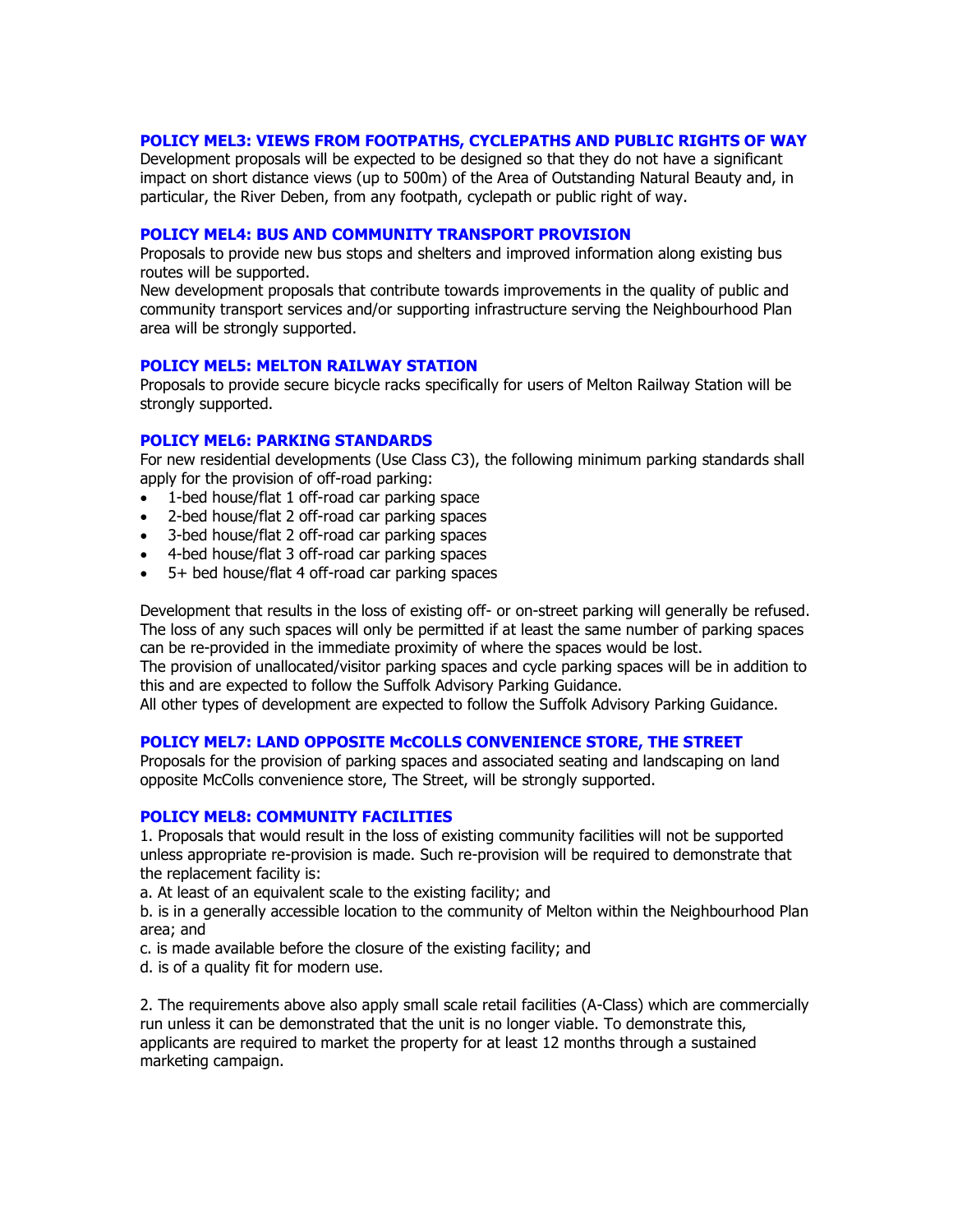3. Proposals for new and/or improved community facilities will be supported subject to the following criteria:

a. the proposal would not have significant harmful impacts on the amenities of surrounding residents and other activities; and

b. the proposal would not have significant harmful impacts on the surrounding local environment; and

c. the proposal would not have unacceptable impacts on the local road network; and

d. the proposal would provide appropriate car parking facilities; and

e. the proposal is located within or immediately adjacent to the physical limits boundaries as defined in Policy MEL1

## **POLICY MEL9: PROVISION OF COMMUNITY FACILITIES AT THE PLAYING FIELDS, MELTON ROAD**

The provision of the following community facilities at the playing fields, Melton Road, will be strongly supported:

- i. Removal of the existing pavilion and development of a new village hall, incorporating:
	- a main hall,
	- three meeting rooms,
	- an ancillary office, kitchen and WCs
	- an ancillary café,
	- changing room facilities
	- provision of on-site parking for approximately 60-80 cars
	- the retention, where possible, of protected trees
- ii. Outdoor gym equipment suitable for the needs of people of all ages

## **POLICY MEL10: PROVISION OF ALLOTMENTS, COMMUNITY ORCHARD AND A COMMUNITY FARM/EDUCATIONAL FACILITY**

The provision of the following community facilities will be strongly supported:

- Further allotment space
- A community orchard
- A new location for 'Pitstop' and its expansion to include a community farm, preferably as part of the land off Wilford Bridge Road (Policy MEL21)

In order to minimise linked trips to the Deben Estuary, such provision should:

- minimise the amount of parking provided and ideally ensure it is only for users of the allotments, community orchard and community farm; and
- ensure that there is no direct footpath provision to the Deben Estuary from the site.

## **POLICY MEL11: SPECIAL LANDSCAPE AREAS**

The valleys and tributaries of the River Deben, as show on the Proposals Map, are designated as a Special Landscape Area. Development will not be permitted in these areas where it would have a material adverse impact on the qualities of the landscape that make it special. Where development is considered acceptable landscape improvements should be included as an integral part of the development proposal.

# **POLICY MEL12: PROTECTION AND MAINTENANCE OF LOCAL GREEN SPACES**

The following areas shown on the Proposals Map are designated as a Local Green Spaces:

- Playing Fields on Melton Road
- Hall Farm play area
- St Andrew's play area
- Hospital Grove woodland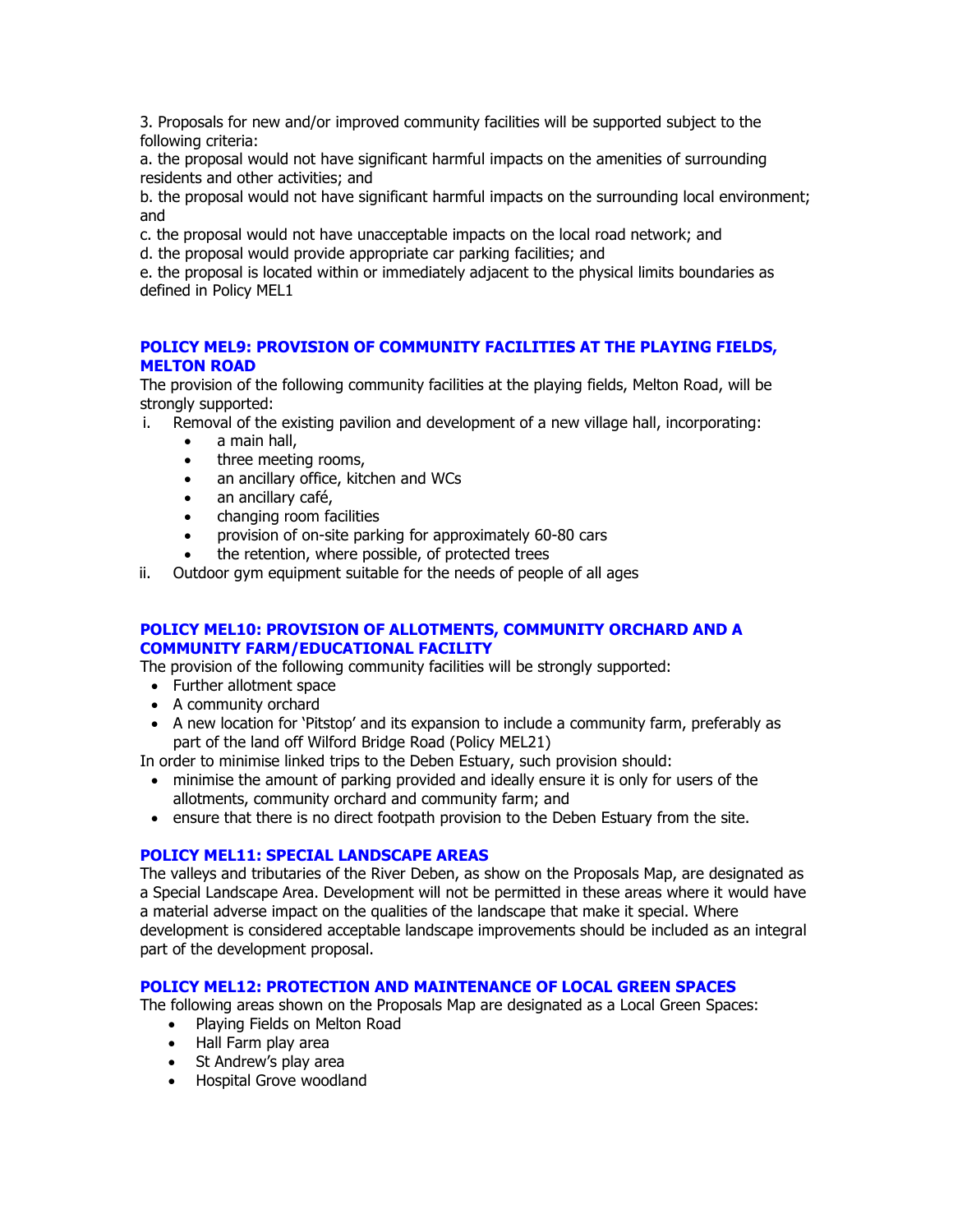Proposals for built development on these Local Green Spaces will not be permitted unless:

- the proposal is of a limited nature and it can be clearly demonstrated that it is required to enhance the role and function of an identified Local Green Space; or
- the proposal would result in the development of local community infrastructure as required by Policy MEL9.

### **POLICY MEL13: PROTECTION OF TREES AND RURAL CHARACTER**

The area bounded by Woods Lane, Melton Road, Pytches Road and Bredfield Road, as shown on the Proposals Map, retains its rural and wooded character, and separates Melton Village from Woodbridge. Within this area there are parts where no further development will be permitted because of:

- their important contribution to the setting of Woodbridge and Melton, particularly from distant views;
- the need to preserve their natural features;
- their wildlife importance;
- their importance as settings for listed buildings;
- their rural character:
- the need to prevent the coalescence of Woodbridge and Melton Village;
- the need to preserve that part of the area within the designated Conservation Area.

Proposals for development must ensure that the design, density, scale and layout of any new development will not prejudice the protection of important trees and open spaces, and they will require additional tree planting and other landscaping where appropriate.

### **POLICY MEL14: RETENTION OF RIVERSIDE QUALITIES**

There will be a presumption against further expansion of riverside development into the areas shown on the Proposals Map.

### **POLICY MEL15: RESIDENTIAL BOATS**

Planning permission for the mooring of additional residential boats on the section of the River Deben between Wilford Bridge and the boundary of the Neighbourhood Plan area in the direction of Sun Wharf at Woodbridge will not be granted, and where planning permission falls to be considered for existing ones it will not be granted where it would result in, or perpetuate, serious visual intrusion.

### **POLICY MEL16: MELTON CONSERVATION AREA**

To protect the character of the Conservation Areas, as shown on the Proposals Map, and to ensure that new buildings, alterations or other development preserve or enhance them, the District Council will, in the control of development within, or affecting, each Conservation Area, pay special attention to the following matters:

(i) the building materials used, to ensure that they are consistent with the general character of the area;

(ii) the form, scale, design and detailing of new buildings, alterations to existing buildings, and the space around buildings (including landscape schemes, roads and fencing), which should be in harmony with, and relate satisfactorily to, their surroundings;

(iii) other development, including street furniture, road, footpath and other surfaces, lighting and advertisement displays, should be in keeping with the Conservation Area; wherever practicable, electricity, telephone and other cable systems should be placed underground, or in suitably concealed locations;

(iv) natural features, including trees, should be preserved wherever possible; schemes of landscaping and tree planting will normally be required;

(v) Supplementary Planning Guidance;

(vi) the traffic implications arising from the proposed development.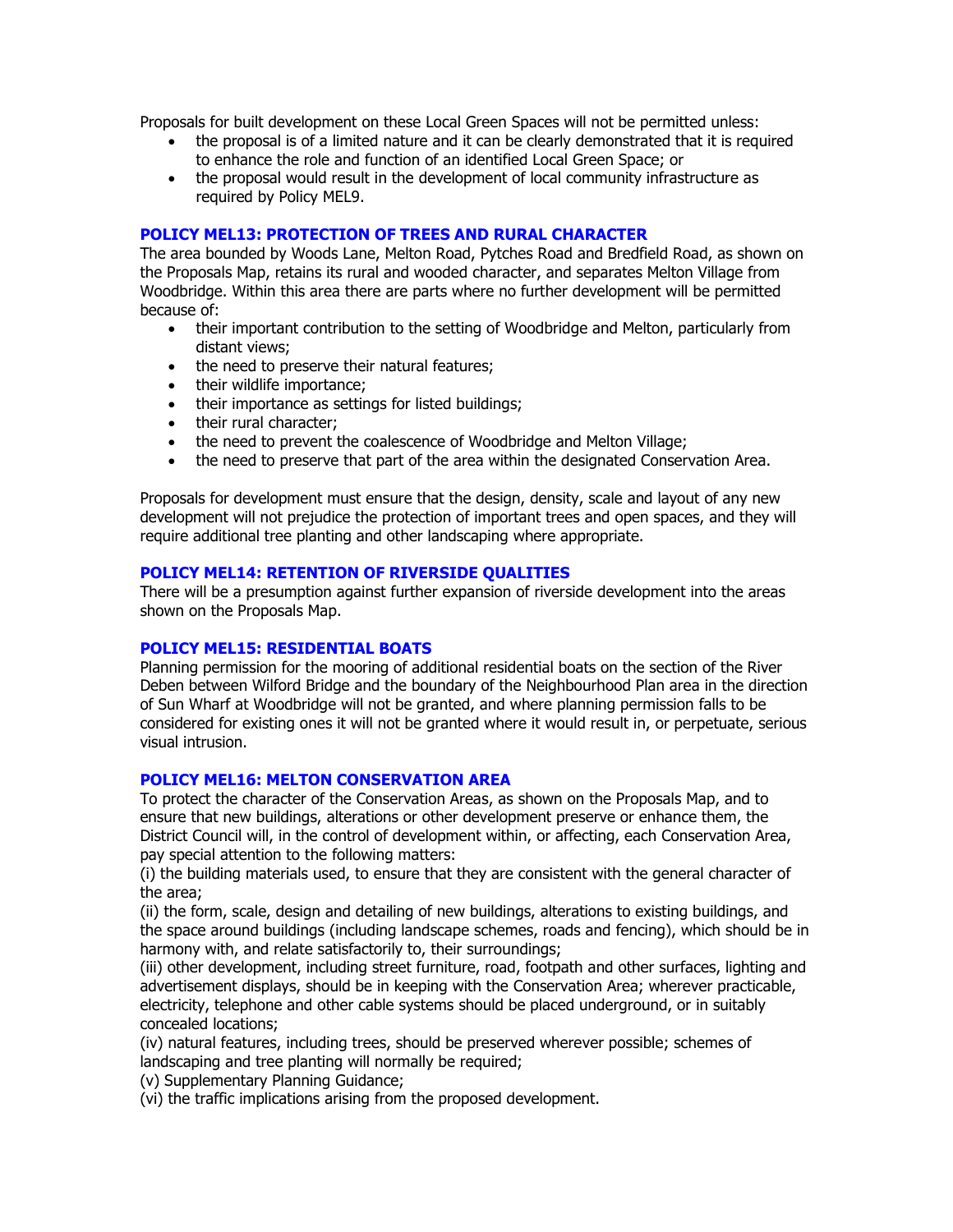### **POLICY MEL17: AREAS TO BE PROTECTED FROM DEVELOPMENT**

Development will not normally be permitted where it would materially detract from the character and appearance of:

- those areas identified on the Proposals Map to be protected from development, or further development; and
- other sites, gaps, gardens and spaces which make an important contribution in their undeveloped form to a Town or Village, its setting, character, or the surrounding landscape or townscape.

Outside of the physical limits boundaries of Towns and Villages, the area is defined as Countryside.

### **POLICY MEL18: CHARACTER AREAS**

All development shall protect the amenity of neighbours, and reflect the scale, mass, height and form of neighbouring properties. Development proposals must demonstrate how they contribute positively to the features of the respective character areas, as described in the Melton Character Area Assessment.

In particular, development proposals shall:

- retain historic buildings that contribute to the distinctive character and historic and architectural interest of the village; and
- ensure that they do not lead to over-development of a site; and
- avoid the appearance of cramming; and
- have a similar form of development to properties in the immediate surrounding area; (this is particularly the case for applications for two or more dwellings on a site currently or previously occupied by a single property); and
- ensure that new buildings do not adversely affect neighbouring properties by seriously reducing the amount of daylight available through windows or by obstructing the path of direct sunlight or window; and
- ensure that it does not unacceptably reduce the level of existing private amenity space provision for existing residential properties; and
- provide appropriate parking and access arrangements, both for the new development and existing properties where they would be affected; and
- reflect the prevailing boundary treatments.

### **POLICY MEL19: GENERAL EMPLOYMENT AREAS**

Unless otherwise stated in other policies of this Neighbourhood Plan or the Suffolk Coastal Local Plan, on the Industrial Estates identified as General Employment Areas and shown on the Proposals Map, planning permission will normally be granted for Classes B1, B2 and B8 development.

### **POLICY MEL20: DEBEN MILL**

Land to the north of the Deben Mill, as shown on the Proposals Map, is suitable for development for employment (B1) use only.

A high standard of design, materials and landscaping will be required. The north-eastern part of the site, currently grassland, shall be used as an amenity/water-storage area and remain free of structures. The only exceptions would be part use for open space or parking, but not open storage.